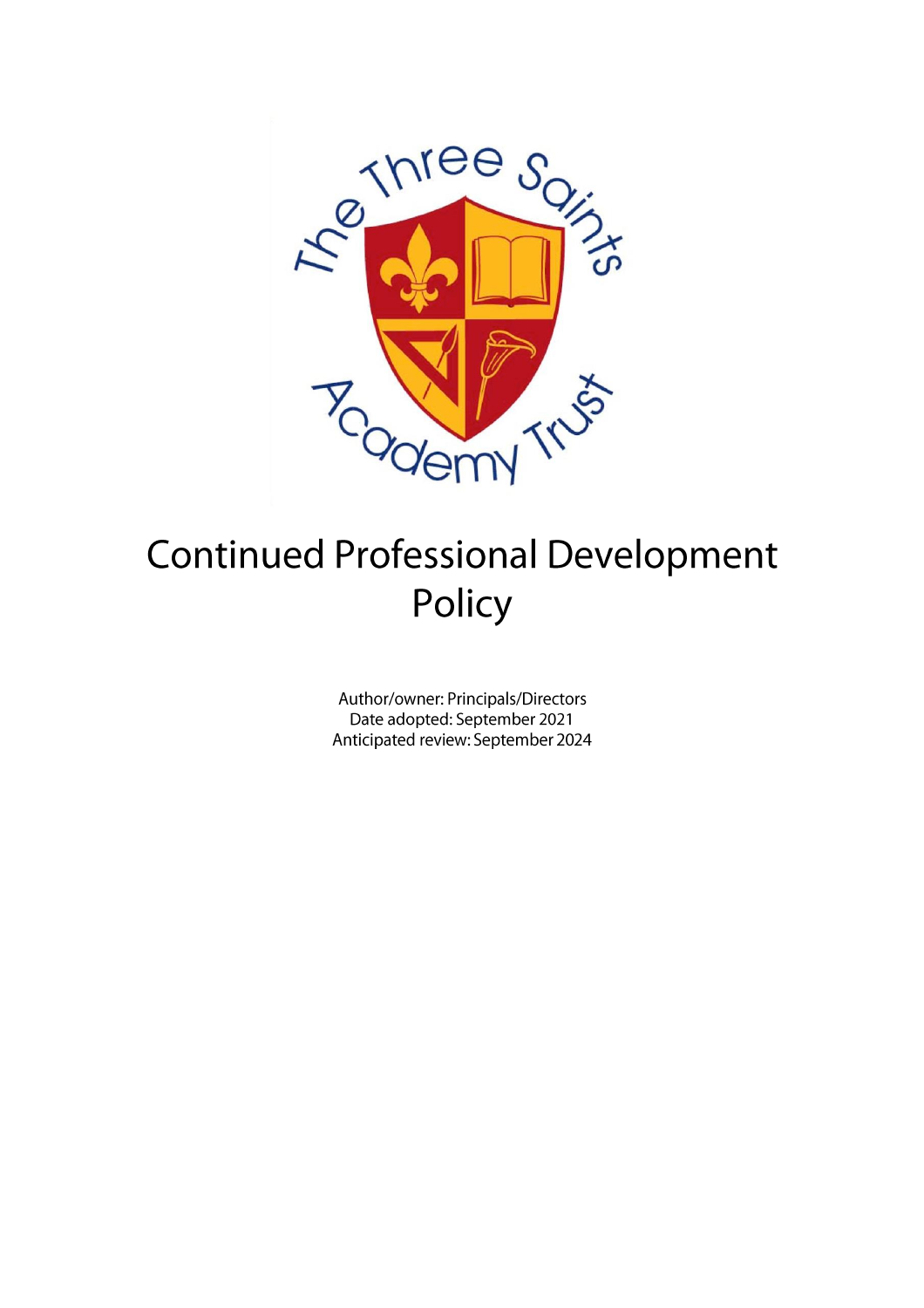## Continued Professional Development

# Rationale

The Three Saints Academy Trust believes that regular, high quality CPD is a vital part of successful schools.

In developing our CPD offer our central emphasis is on improving teaching and learning, the quality of education and raising standards. The ultimate aim is the improvement in the practice of individuals through the creation of a learning community.

At the heart of our Trust, we have at our disposal; North West Learning Partnership and North West Three Maths Hub, staff utilise training from these organisations which are run by the Trust.

## Aims and entitlements

CPD is the means by which the Trust is able to motivate and develop its community whilst improving pupil outcomes. It does so at variety of levels - individual, team, whole school, Trust and through wider networks with an emphasis on collaborative learning.

We believe that a coherent and progressive opportunity to develop professionally and personally both improves standards and raises morale through personal and professional fulfilment and assists recruitment and retention. CPD is co-ordinated by the CEO and Headteacher who will be assisted by the senior leadership team and other senior staff in taking forward this policy.

All those involved in the Trust community shall have an entitlement to equality of access to high-quality induction and continuing support and development, in line with our Equality Scheme.

The central features of our CPD policy incorporates:

- effective auditing
- identification of need and aspiration
- ensuring appropriate match of provision to learning needs of the school and the individual
- reliable and explicit evaluation of the impact of provision
- effective dissemination of good and successful practice to ensure that such practice is embedded and reinforced

We use a range of types of provision and providers adopting "best value" principles in meeting the specific needs of the Trust and school.

The Trust and school's CPD provision is closely linked to our Trust Appraisal Policy and will allow staff to develop skills and competencies progressively allowing them to build on and reinforce skills and gain expertise.

The Trust and school will support professional recognition including accreditation of the CPD undertaken.

## Identifying CPD Needs

The Trust and senior leadership team will be responsible for identifying the school's CPD needs and those of the school community. Such needs will be identified largely through existing mechanisms such as Performance Management, self-evaluation, national and local priorities, other internal and external monitoring and feedback evidence and through informal and formal discussions with individuals and teams.